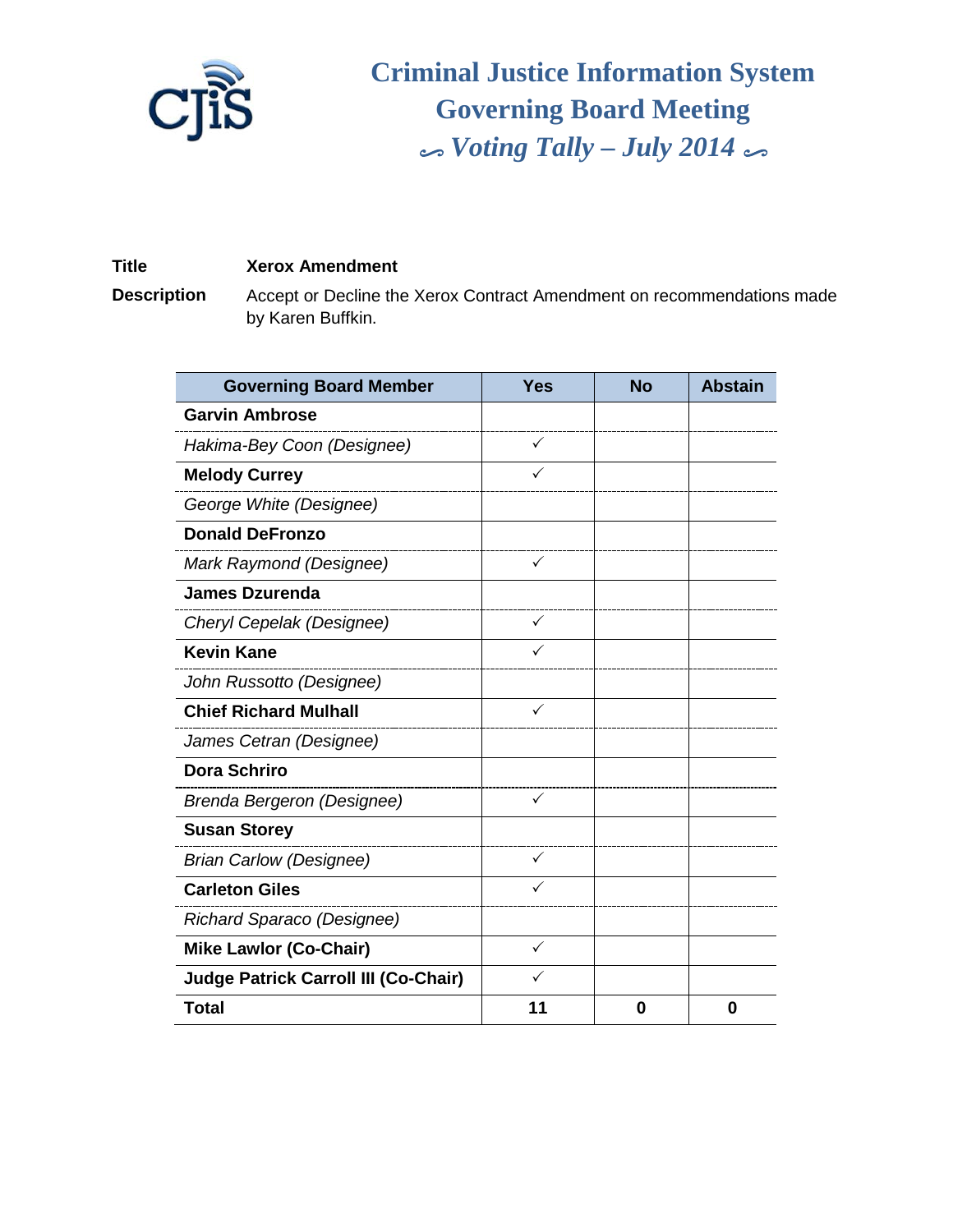

**Criminal Justice Information System Governing Board Meeting** % *Voting Tally – July 2014* %

## **Title MCA Report Mitigations**

**Description** Accept or Decline the Management Control Agreement.

| <b>Governing Board Member</b>               | <b>Yes</b>   | <b>No</b> | <b>Abstain</b> |
|---------------------------------------------|--------------|-----------|----------------|
| <b>Garvin Ambrose</b>                       |              |           |                |
| Hakima-Bey Coon (Designee)                  | ✓            |           |                |
| <b>Melody Currey</b>                        | ✓            |           |                |
| George White (Designee)                     |              |           |                |
| <b>Donald DeFronzo</b>                      |              |           |                |
| Mark Raymond (Designee)                     | ✓            |           |                |
| <b>James Dzurenda</b>                       |              |           |                |
| Cheryl Cepelak (Designee)                   | $\checkmark$ |           |                |
| <b>Kevin Kane</b>                           |              |           |                |
| John Russotto (Designee)                    |              |           |                |
| <b>Chief Richard Mulhall</b>                | ✓            |           |                |
| James Cetran (Designee)                     |              |           |                |
| Dora Schriro                                |              |           |                |
| Brenda Bergeron (Designee)                  | ✓            |           |                |
| <b>Susan Storey</b>                         |              |           |                |
| <b>Brian Carlow (Designee)</b>              | $\checkmark$ |           |                |
| <b>Carleton Giles</b>                       |              |           |                |
| Richard Sparaco (Designee)                  |              |           |                |
| <b>Mike Lawlor (Co-Chair)</b>               | ✓            |           |                |
| <b>Judge Patrick Carroll III (Co-Chair)</b> |              |           |                |
| <b>Total</b>                                | 11           | 0         | 0              |